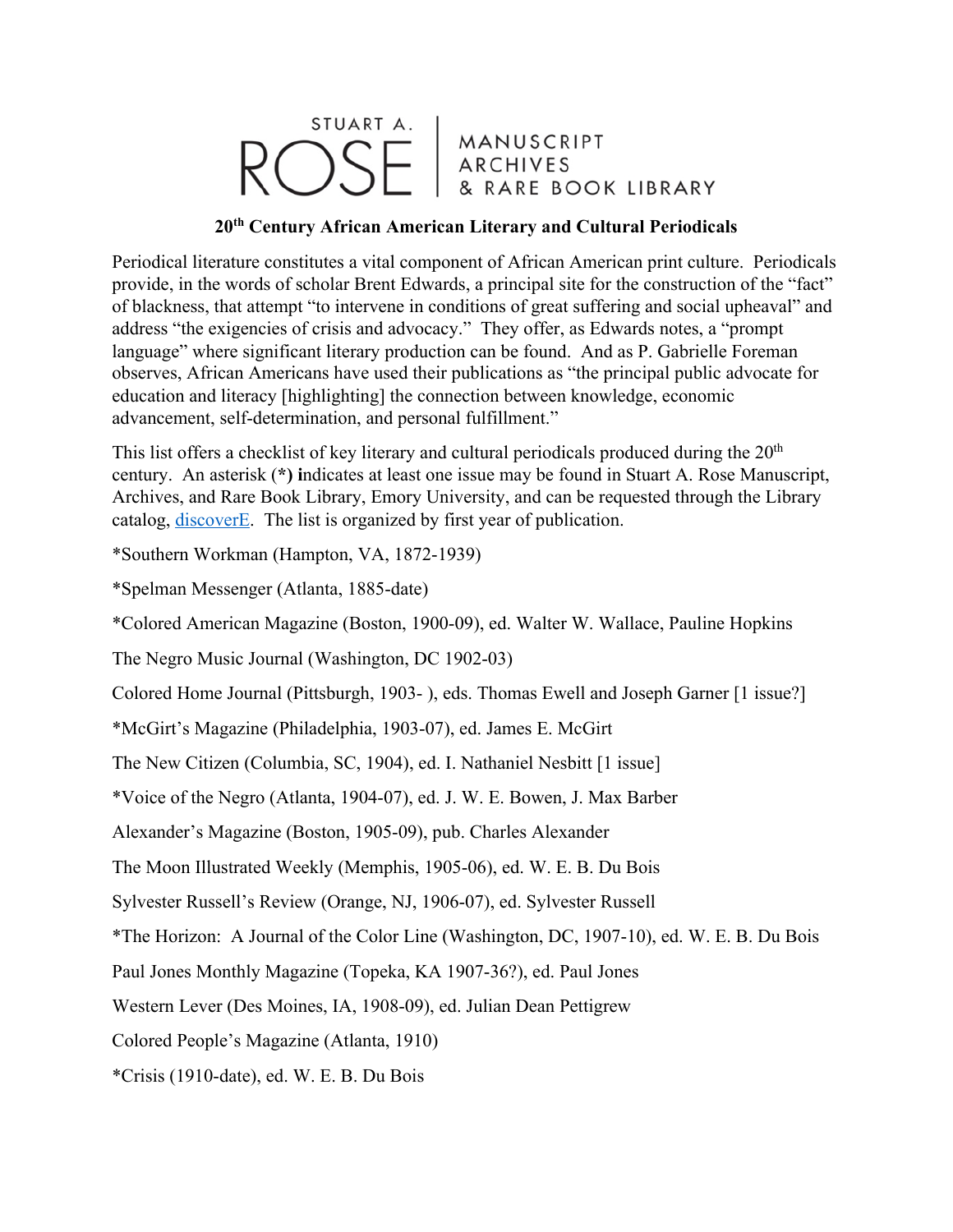- \*Kelly Miller's Monographic Magazine (Washington, DC, 1913) ed. Kelly Miller [4 issues]
- \*New Era Magazine (Boston, 1916), ed. Pauline Hopkins [2 issues]
- \*The World of Ideal Thought (Spartanburg, SC, 1916), ed. Rev. Marion W. Miller [1 issue?]
- Champion Magazine (1916-17), ed. Fenton Johnson
- Half Century Magazine (Chicago, 1916-25), ed. Katherine Williams-Irvine
- Stylus (Washington, 1916-29) [3 issues]
- \*Messenger (1917-28), A. Philip Randolph and Chandler Owen
- \*The Favorite Magazine (Chicago, 1918-20?), ed. Fenton Johnson
- \*The Editorian (St. Louis, MO, 1919)
- \*The Rainbow (New York, 1919-20?) ed. Aubrey Howard Bowser
- Brownies' Book (1919-20), ed. W. E. B. Du Bois, Augustus Dill
- Competitor (Pittsburgh, 1920-21), ed. Robert L. Vann
- \*Music and Poetry (Chicago, 1921), ed. Nora Douglas Holt [1 issue]
- Kelley's (New York, 1922), ed. William M. Kelley [1 issue?]
- \*The Howard Review (Washington, DC, 1923-25), eds. D.W. Woodward, E. E. Just, Alain Locke, et al.
- \*Opportunity (1923-49), ed. Charles S. Johnson
- Reflexus (Chicago, 1925), ed. John McKinley [1 issue]
- \*FIRE!! (New York, 1926), ed. R. Bruce Nugent [1 issue]
- American Life Magazine (New Orleans, 1926-28) Dillard U.
- \*Voice of the Negro (New York, 1927), ed. Hubert H. Harrison
- \*Black Opals (Philadelphia, 1927-28) [4 issues]
- \*Harlem (New York, 1928), ed. Wallace Thurman [1 issue]
- Saturday Evening Quill (Boston 1928-30) [3 issues]
- \*The Bronzeman Magazine (Chicago, 1929-33), ed. Perry C. Thompson
- \*Abbott's Monthly (Chicago, 1930-33), ed. Harry Bacon
- \*Shadows (Cleveland, 1932?), Cleveland Writers' Club [1 issue?]
- \*Challenge: A Literary Magazine (New York, 1934-37), ed. Dorothy West [7 issues?]
- The Dawn (Baltimore, 1935), ed. T. J. Sellers [1 issue]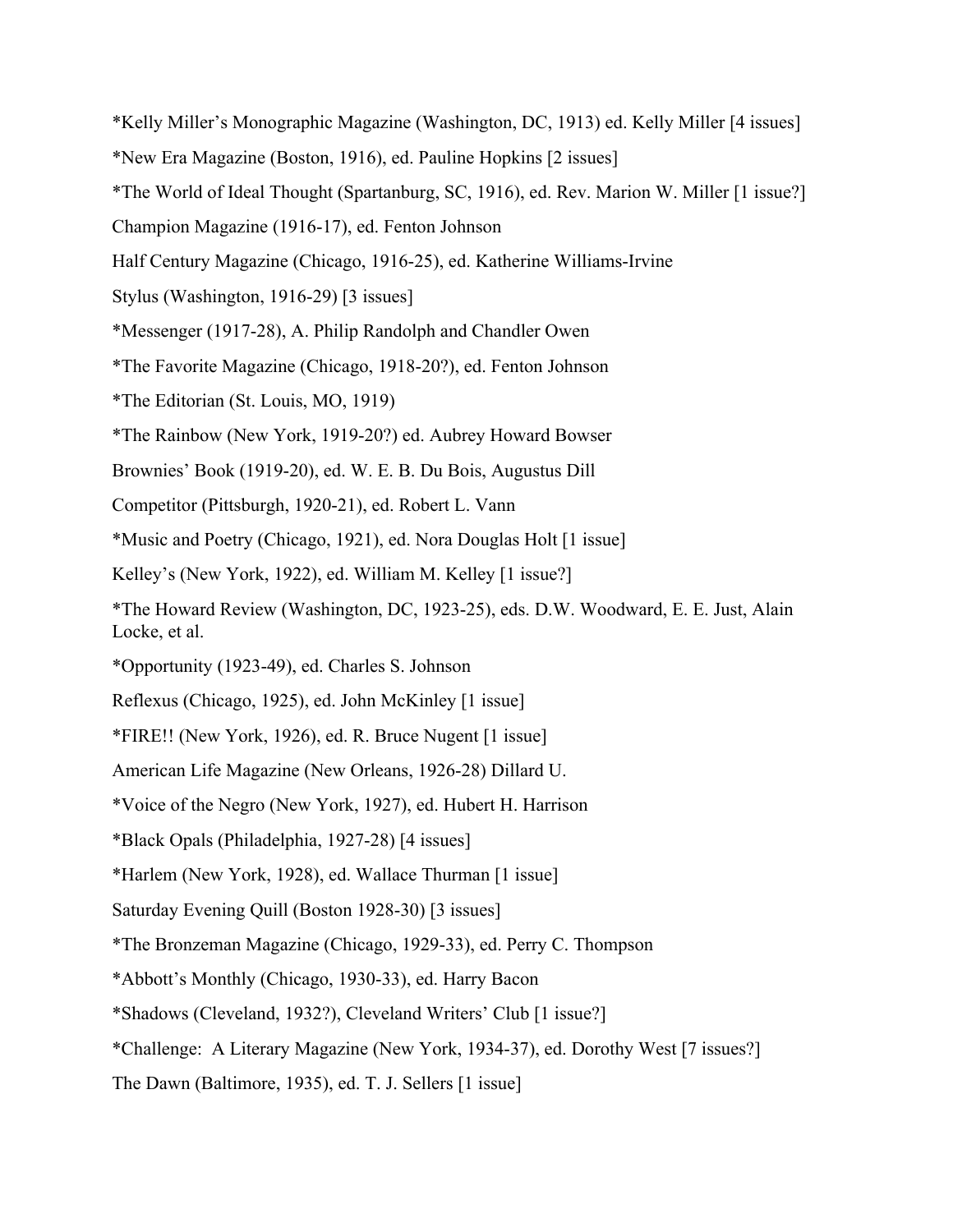Metropolitan (New York, 1935), ed. Bertha Meeks Riley [1 issue?]

\*Race: Devoted to Social, Political and Economic Equality (1935-36) [2 issues]

Mirror (1936)

\*49th State Compass (Chicago, 1936) National Movement for the Establishment of a Forty-ninth State

\*Brown American (1936-45) ed. Joseph V. Baker, Philadelphia

\*New Challenge (1937), ed. Dorothy West

Arts Quarterly (New Orleans, 1937-39) Dillard U.

African: A Journal of Literary and Social Progress (1938), ed. Claude McKay [2 issues?]

\*Phylon (Atlanta, 1940- ) Atlanta University, ed. W. E. B. Du Bois

\*Negro Youth (New York, 1941), ed. Samuel W. Daniels

\*Negro Quarterly (New York, 1942-46), ed. Angelo Herndon [4 issues]

\*Negro College Quarterly (Wilberforce, OH, 1943-45) [Previously Wilberforce University Quarterly]

\*Negro Story (1944-46) [9 issues]

\*Negro Digest (series one, 1942-51; series two 1961-70) [later Black World]. Series 2 ed. by Hoyt Fuller

\*Midwest Journal: A Magazine of Research and Creative Writing (Jefferson City, MO, 1948- 56)

\*Inter-Racial Romances (Fort Worth, TX, 1949)

\*Harlem Quarterly (New York, 1949-50) [3 issues], ed. Benjamin A. Brown

\*Freedom (1951-55), eds. Louis Burnham, Paul Robeson, Richard Moore, James Baldwin

\*Three Hands (Washington, DC, 1950-54), ed. Joachim M. Ardanuy [7 issues?]

\*Free Lance: A Magazine of Poetry and Verse (Cleveland, 1952- ), eds. Russell Atkins and Casper Jordan

\*Negro Review (Atlanta, 1953-54), ed. Paul F. X. Brown

\*Negro Theatre Spotlight (New York, 1954-55) eds. S. Green and H. Cruse [11 issues]

\*Yugen: A New Consciousness in Arts & Letters (1958-62) eds. LeRoi Jones and Hettie Cohen [8 issues]

\*The Urbanite: Images of the American Negro (New York, 1961), ed. William M. Santos [4 issues]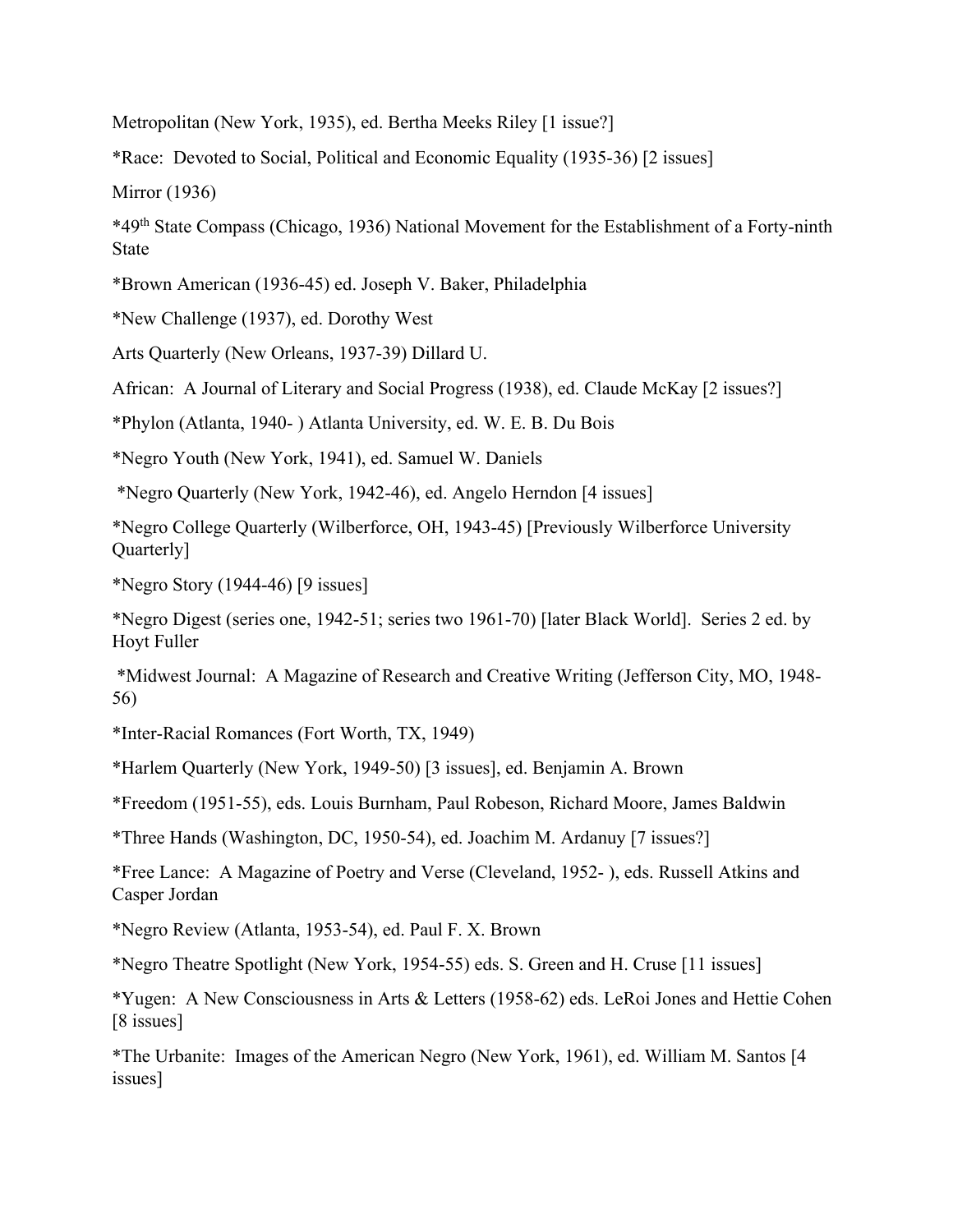\*Liberator (New York, 1961-71), Ed. Daniel Watts

Dasein: A Quarterly Journal of the Arts (Washington, DC, 1961-69) [Howard University]

\*Freedomways: Quarterly Review of the Freedom Movement (1961-85), eds. Ernest Kaiser, Esther Jackson, and others

\*Umbra (New York, 1963-74) eds. Tom Dent, Calvin Hernton, David Henderson & others [5 issues?]

\*Soulbook (1964-76) San Francisco State College [9 issues]

\*Black Dialogue (San Francisco, 1965-70) ed. Arthur A. Sheridan [8 or 9 issues]

Liberator (1965-66) ed. Ed Spriggs

\*Blackbird (Chicago, 1966), ed. Eugene O. Cozzi

\*Journal of Black Poetry (1966-73), ed. Joe Goncalves [continues as Kitaba Cha Jau]

\*Chickory (Baltimore, 1966-83?), eds. Sam Cornish, Jerry Morton

\*Journal of the National Conference of Artists (Jefferson City, MO, 1967-), ed. James D. Parks

\*Inner City Voice (Detroit, 1967-71) ed. John Watson

\*Black American Literature Forum (1967-91) [formerly Negro American Literature Forum, later African American Review]

\*Soul Force (Atlanta, 1968-1973) ed. J. E. Lowrie

\*Black Culture Weekly (New York, 1968-69) [3 issues?]

\*Uptown Beat (New York, 1968- 70?) [East Harlem Writing Center]

\*Black Theater (New York, 1968-72), ed. Ed Bullins [6 issues?]

\*Beau –Cocoa (New York, 1968-73), ed. Lloyd Addison

\*Nkombo (New Orleans, 1968-74), ed. Tom Dent and Kalamu ya Salaam [9 issues?]

\*Pound (Tougaloo, MS, 1968-74) Creative Writing Workshop, Tougaloo College

Vibration (1968-?, Cleveland), ed. Glenn Hawkins, Noman Jordan and Don Freeman

\*WATU: Journal of Black Poetry/Art (Ithaca, 1968-)

\*Soul Force (SCLC) 1968-73

\*The Cricket: Black Music in Evolution (Newark, NJ, 1969), ed. LeRoi Jones [3 issues?]

\*Together (Riverside, 1969) University of California, Riverside, Black Student Union [1 issue]

\*The Conch (Buffalo, 1969-81) [A sociological journal of African cultures and literatures]

\*Phat Mama: Her Black Mind (New York, 1970), ed. Ntozake Shange [1 issue?]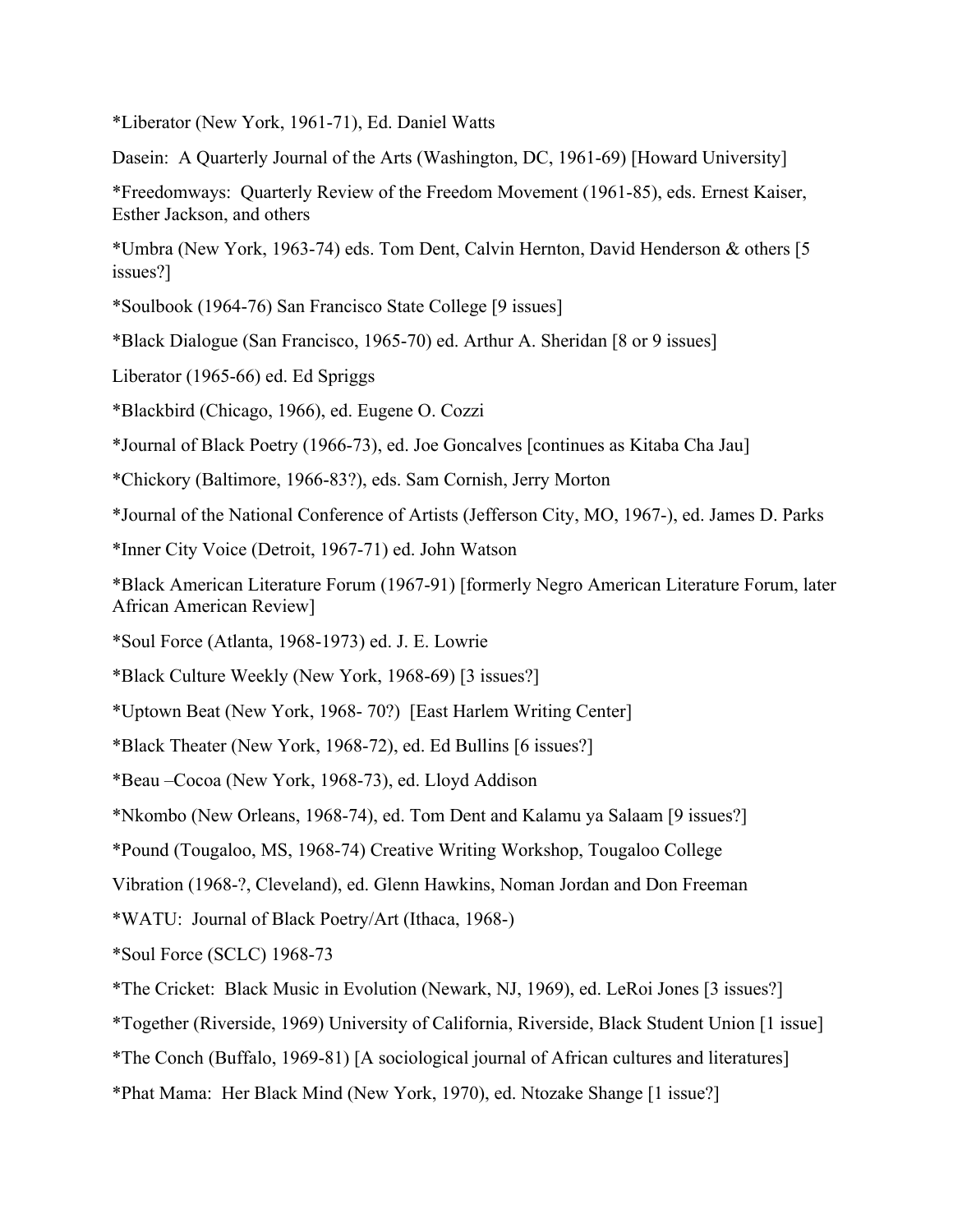- \*Rhythm (Atlanta, 1970-71), ed. Donald Stone, A. B. Spellman
- \*The Feet: The Monthly Black Dance and Arts Maganews (New York, 1970-73), ed. Carole Johnson
- \*Black World (Chicago, 1970-76), ed. John H. Johnson [continuation of Negro Digest]
- \*Black Creation (New York, 1970-75) ed. Fred Beauford
- \*Yalodé: A Journal of Black Sister Poets (Miami, 1971), ed. Feni Folari
- \*Black Review (1971-72)
- \*Proud Black Images (Columbus, OH, 1971-72)
- \*Nommo: The Journal of the OBAC Workshop (Chicago, 1971-75?) ed. Hoyt Fuller
- \*Mwendo (Cedar Rapids, IA, 1972-75?) [Quarterly Black Literary Magazine, Coe College]
- \*Hoo-Doo (DeRidder, LA, 1972-1980), ed. Ahmos Zu-Bolton [7 issues?]
- \*Yardbird Reader (Berkeley, CA, 1972-76), ed. Ishmael Reed [annual volume]
- \*RA Magazine (Bryn Mawr, PA, 1973), ed. Rikki Lights [1 issue?]
- \*Dark Waters (Seattle, 1973-75?)
- \*Hoo Doo (Galveston, TX), ed. Ahmos Zu-Bolton
- \*Confrontation: A Journal of Third World Literature (Athens, OH, 1974- ), ed. Quincy Troupe
- \*Hambone (Santa Cruz, CA 1974- ) ed. Nathaniel Mackey
- \*Kitaba Cha Jau (1974-76) [formerly Journal of Black Poetry]
- \*Cosmic Colors: A Black Music Magazine (Harlem, 1975), ed. George Edward Tait [1 issue]
- \*Soul Singer (New York, 1975-?)
- \*National Entertainment Plus Magazine (Detroit, 1975?-), ed. Karen D. Byrd-McCord
- \*Obsidian: Black Literature in Review (New York, 1975-date), ed. Alvin Albert
- \*Black Forum (Bronx, NY, 1976-78), ed. Horace Mungin
- \*Callaloo (1976-date) ed. Charles Rowell
- \*OO-sh' Bop: A Journal of Creative Black Culture (1977) [1 issue]
- \*Omowe: Journal of Contemporary Literature (Washington, DC, 1977-?)
- \*Y'Bird (Berkeley, CA, 1977-78), ed. Ishmael Reed [2 issues?]
- \*First World: International Journal of Black Thought (Atlanta, 1977-80), ed. Hoyt Fuller
- \*Black River Journal (New Orleans, 1977-80?), ed. Thomas C. Dent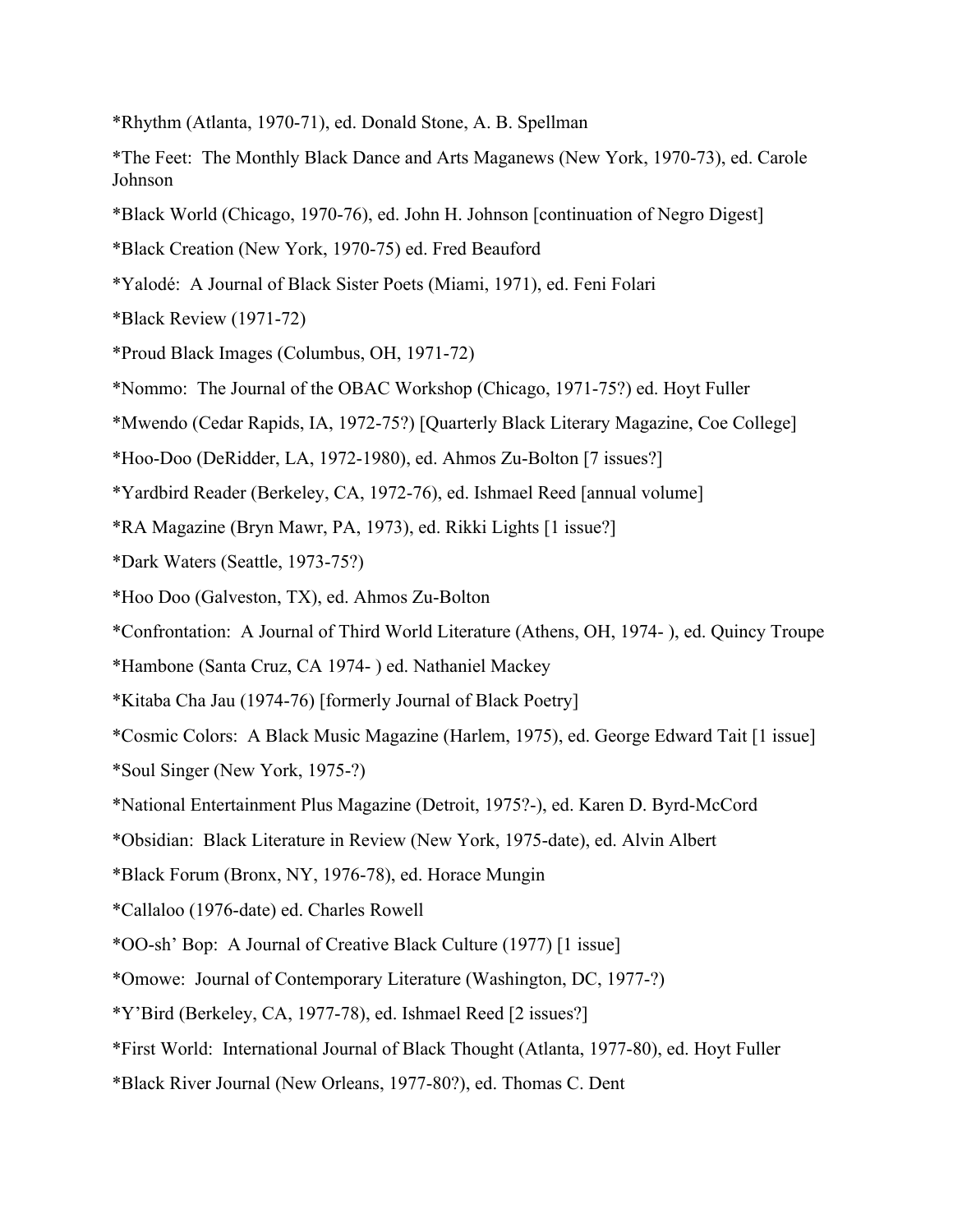- \*People Going Places—Doing Things (Atlanta, 1977-94?) Pub. Al Stewart
- \*The Black Review (Baltimore, 1978), ed. Mel Watkins
- \*Pot Likker (Atlanta, 1977- ) eds. Ebon Dooley, Akua Kamau
- \*The Black Writer (Chicago, 1980-81?), ed. Reginald Carroll Hayes
- \*Rainbow (Chicago, 1981)
- \*Artist and Influence (New York, 1981-2011), ed. James V. Hatch [annual, 30 issues]
- \*Quilt (Berkeley, CA, 1981-86), ed. Al Young and Ishmael Reed
- \*The Langston Hughes Review (Providence, RI, 1981- ), ed. George H. Bass
- \*Colorlines Magazine (Milwaukee, 1982-83) ed. Debra Kenner
- \*Multiples (Missoula, MT, 1982-85?), ed. W. R. Borneman, Paul S. Piper
- \*Presstime (New Brunswick, NJ, 1982-85), ed. Horace Mungin
- \*Sage: A Scholarly Journal on Black Women (Atlanta, 1984-95), ed. Patricia Bell-Scott
- \*Black Masks (Bronx, NY, 1984-date), ed. Beth Turner
- \*Black/out (Washington, DC, 1986-)
- Shooting Star Review: Black Cultural Quarterly (Pittsburgh, 1987), ed. Sandra Gould Ford [1 issue]
- \*Black Arts New York (New York, 1987-95?) [Harlem Cultural Council monthly publication]
- \*Catalyst: A Magazine of Heart and Mind (Atlanta, 1986-91?), ed. Pearl Cleage
- \*Talking Drums: The Journal of Black Dance (Los Angeles, 1989-93?), ed. Ernest L. Washington
- \*Konch (Oakland, 1990-91), ed. Ishmael Reed; continues as online journal
- \*Mamaroots: An Afracentrik Spiritual & Cultural Quarterly Forum (Oakland, 1990-91)
- \*Drumvoices Review (Edwardsville, IL, 1991- ), ed. Eugene B. Redmond [17 issues]
- \*Artistic Pedigree (Washington, DC, 1991-), ed. Preston Jenkins
- \*Big City Bulletin (Irving, TX, 1993) [subject, Big City Comics] [1 issue?]
- \*Black Poet Magazine (Baltimore, 1993), ed. Reginald L. Timpson [1 issue?]
- \*Quarterly Black Review of Books (New York, 1993-95), pub. Max Rodriguez
- \*Womanist Theory and Research (Athens, GA, 1994-2002?), ed. Barbara McCaskill and Layli Phillips
- \*Black Renaissance Noire (New York, 1996- ), ed. Manthia Diawara